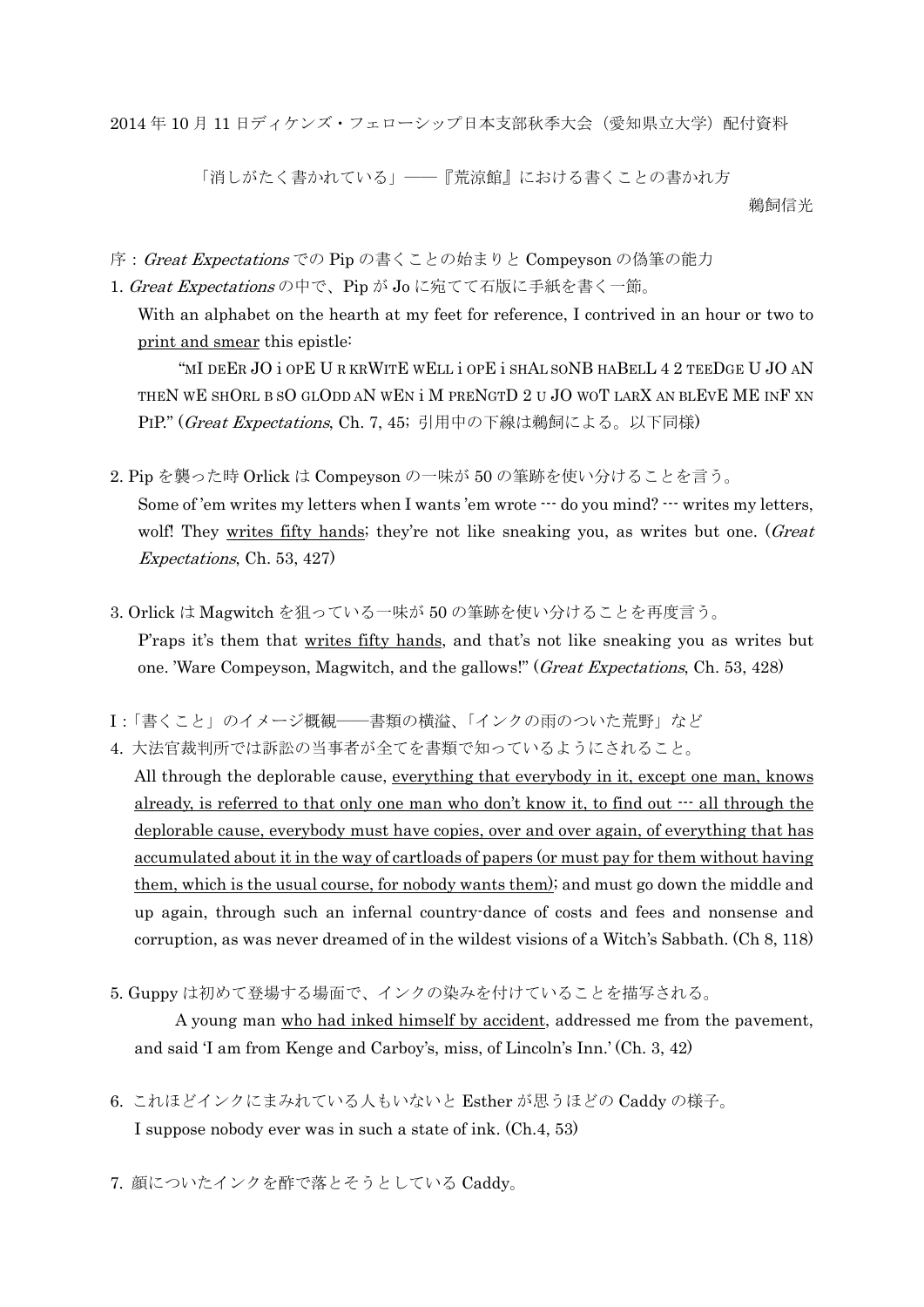She would not sit down, but stood by the fire, dipping her inky middle finger in the egg-cup, which contained vinegar, and smearing it over the ink stains on her face; frowning, the whole time, and looking very gloomy. (Ch. 4, 60)

- 8. 死んだ Nemo の部屋の机とテーブルの様子。「インクの雨のついた荒野」という描写。 In the corner by the chimney, stand a deal table and a broken desk: a wilderness marked with a rain of ink. (Ch. 10, 164)
- 9. 作品冒頭の段落。馬は目隠し皮まで泥が跳ねているという描写。 Dogs, indistinguishable in mire. Horses, scarcely better; splashed to their very blinkers. (Ch. 1, 13)
- II:文字の世界から隔絶された Jo、声の世界から隔絶された Caddy の娘 Esther

10. 字が読めず、文字を使う人々の生活と知識から隔絶されている Jo の立場の奇妙さ。

It must be a strange state to be like Jo! To shuffle through the streets, unfamiliar with the shapes, and in utter darkness as to the meaning, of those mysterious symbols, so abundant over the shops, and at the corners of streets, and on the doors, and in the windows! To see people read, and to see people write, and to see the postmen deliver letters, and not, to have the least idea of all that language  $\cdots$  to be, to every scrap of it, stone blind and dumb! It must be very puzzling to see the good company going to the churches on Sundays, with their books in their hands, and to think (for perhaps Jo *does* think, at odd times) what does it all mean, and if it means anything to anybody, how comes it that it means nothing to me? (Ch. 16, 257)

11. George の射撃場へ連れられてきた時、ドアの読めない字を見つめて立っている Jo。

'And that's the lad, sir, is it' he[George] inquires, looking along the entry to where Jo stands staring up at the great letters on the whitewashed front, which have no meaning in his eyes. (Ch.47, 722)

12. Woodcourt に許しを求める遺言状を大きな字で書いて欲しいと Snagsby に言う Jo。

Jo laughs with pleasure. 'Wot I wos a thinkin on then, Mr Snagsby, wos, that wen I was moved on as fur as ever I could go and couldn't be moved no furder, whether you might be so good p'raps, as to write out, wery large so that any one could see it anywheres, as that I wos wery truly hearty sorry that I done it and that I never went fur to do it; and that though I didn't know nothink at all, I knowd as Mr Woodcot once cried over it and wos allus grieved over it, and that I hoped as he'd be able to forgiv me in his mind. If the writin could be made to say it wery large, he might.' (Ch. 47, 731)

13. Caddy の娘の顔には、彼女がインクにまみれていた時代を思い出させる薄黒い部分がある。 It had curious little dark veins in its face, and curious little dark marks under its eyes, like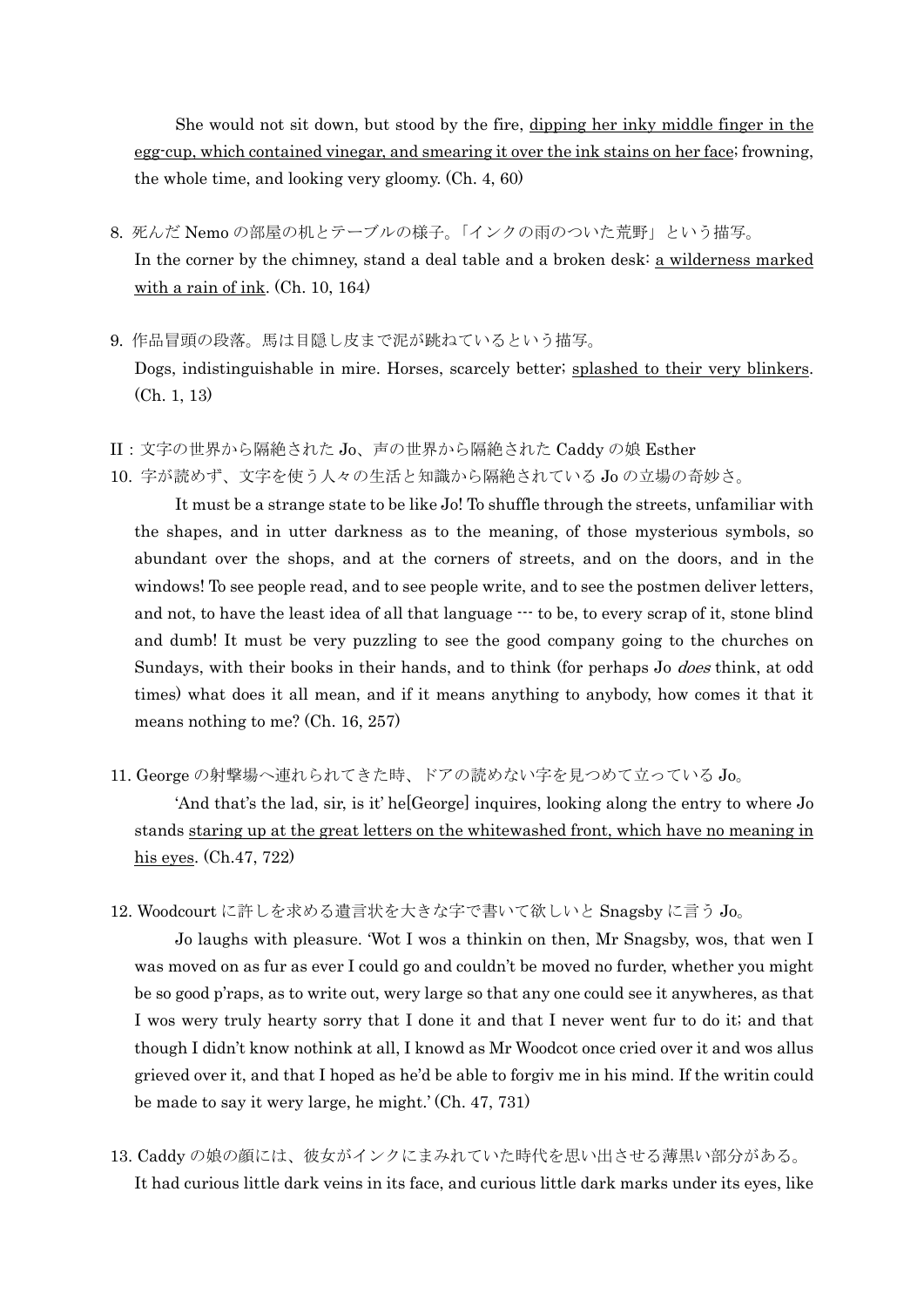faint remembrances of poor Caddy's inky days; and altogether, to those who were not used to it, it was quite a piteous little sight. (Ch.50, 768)

- 14. Caddy の娘 Esther は父 Prince がヴァイオリンを弾いて驚かせようとしても反応しない。 This would put Prince in such good spirits, that he would sometimes take the kit from his pocket and play a chord or two to astonish the baby --- which I never knew it to do in the least degree, for my tiny namesake never notice it at all. (Ch.50, 772)
- 15. Caddy は聾唖である娘の苦しみを和らげるよう、deaf and dumb arts を学び、力を尽くす。 I had almost forgotten Caddy's poor little girl. She is not such a mite now; but she is deaf and dumb. I believe there never was a better mother than Caddy, who learns, in her scanty intervals of leisure, innumerable deaf and dumb arts, to soften the affliction of her child. (Ch. 67, 987)
- 16. Richard の希望が虚勢であるというコメントが顔に「消しがたく書かれている」という表現。 But the commentary upon it his hopefulness now indelibly written in his handsome face, made it far more distressing than it used to be; I say indelibly; for I felt persuaded that if the fatal cause could have been for ever terminated, according to his brightest visions, in that same hour, the traces of the premature anxiety, self-reproach, and disappointment it had occasioned him, would have remained upon his features to the hour of his death. (Ch.51, 785)
- 17. 妻を許すことを Volumnia に伝えようとする Sir Leicester の努力が表情に「書かれている」。 The effort by which he does so, is written in the anxious and laboring expression of his face. (Ch. 58, 894)
- 18. 顔を見て分かっていたと言う Esther に、「顔を読む」という表現を使う Jarndyce。
	- I kissed him, and dried my eyes. 'I know now!' said I. 'I have seen this in your face a long while.'

 'No; have you really, my dear?' said he. 'What a Dame Durden it is to read a face!' (Ch 64. 962)

- 19. Caddy は理不尽な Turveydrop の搾取のもとにあっても自分は幸運だと Esther 的に感謝。 In short,' said Caddy, cheerily, 'and not to prose, I am a very fortunate girl, and ought to be very grateful. (Ch. 38, 614)
- III:"Esther Summerson Not Wholly Rehabilitated"
- 20. 作中の自分の言葉について narrative や say という発話に関わる語を使う Esther。

I proceed to other passages of my narrative. From the goodness of all about me, I derived such consolation as I can never think of unmoved. I have already said so much of myself,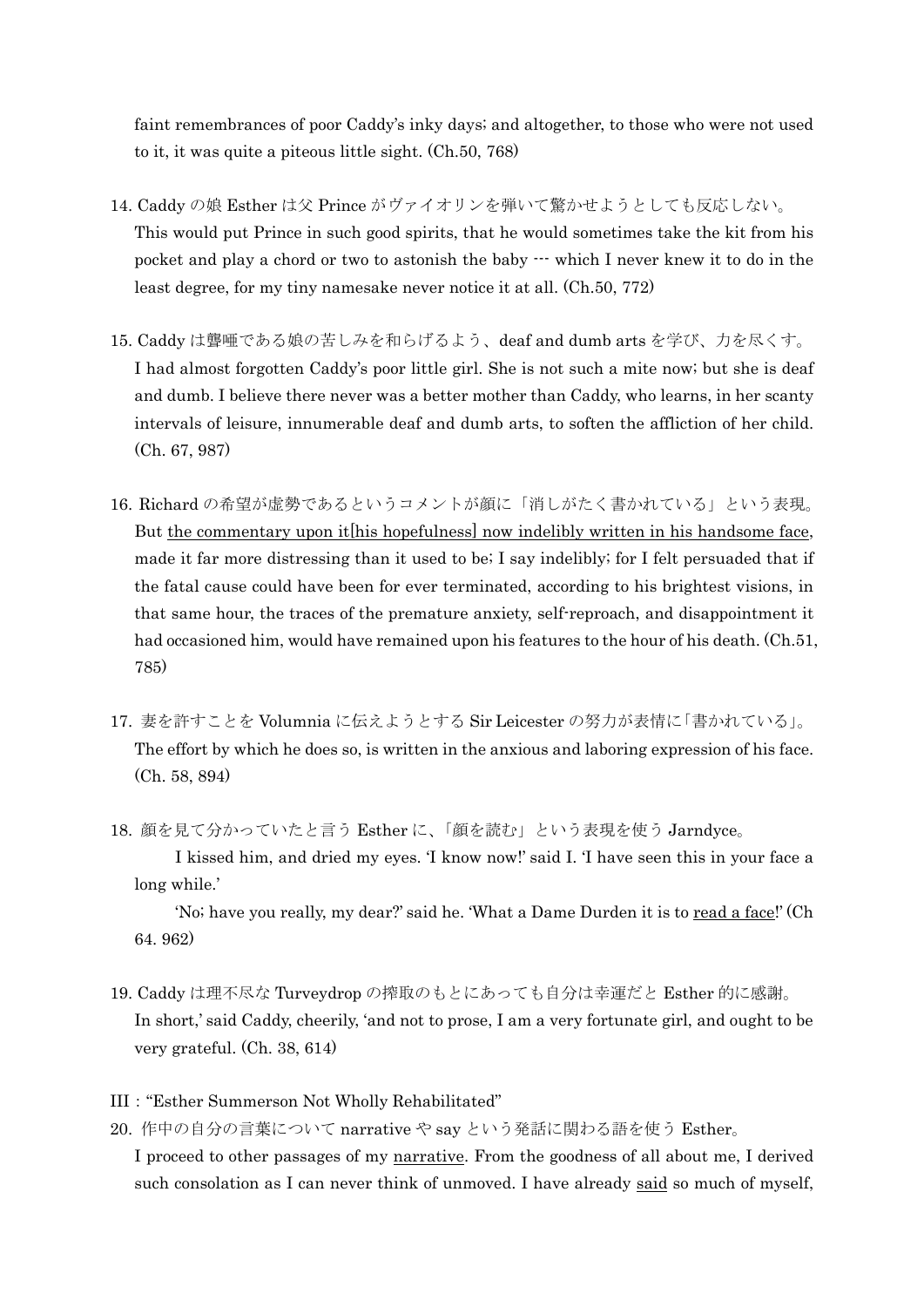and so much still remains, that I will not dwell upon my sorrow. (Ch. 60, 916)

21. Esther は story という語も自分の作中の言葉について使う。

And now I come to a part of my story, touching myself very nearly indeed, and for which I was quite unprepared when the circumstance occurred. (Ch. 61, 935)

22. Esther は作中の自分の言葉について write や pen という語も使う。不特定の読者も意識。

 The few words that I have to add to what I have written, are soon penned; then I, and the unknown friend to whom I write, will part for ever. Not without much dear remembrance on my side. Not without some, I hope, on his or hers. (Ch. 67, 985)

23. Esther は「昔よりもかわいくなっていることを知らないの」と Woodcourt に言われる。

 'I have been thinking, that I thought it was impossible that you would have loved me any better, even if I had retained them[old looks]'

'Such as they were?' said Allan, laughing.

'Such as they were, of course.'

 'My dear Dame Durden,' said Allan, drawing my arm through his, 'do you ever look in the glass?'

'You know I do; you see me do it.'

'And don't you know that you are prettier than you ever were?' (Ch. 67, 989)

24. 前項のやりとりは、一晩か二晩前のことであったこと。

A night or two ago, after bustling about preparing for my darling and my guardian and little Richard, who are coming tomorrow, I was sitting out in the porch of all places, that dearly memorable porch, when Allan came home. (Ch. 67, 989)

25. Esther は「これらのページの私の分け前」を書く、と言う。作品全体の存在を知っている? I have a great deal of difficulty in beginning to write my portion of these pages, for I know I am not clever. (Ch. 3, 27)

26. Lady Dedlock は Jarndyce が美しい被後見人に恋心を抱く可能性を言う。

'You will lose the disinterested part of your Don Quixote character,' said Lady Dedlock to Mr Jarndyce, over her shoulder again, 'if you only redress the wrongs of beauty like this. (Ch.18, 297)

27. Jarndyce は Esther が非常に若かった時に、彼女との結婚の夢を抱いたことを言う。

Whether, under different circumstances, I might ever have renewed the old dream I sometimes dreamed when you were very young, of making you my wife one day, I need not ask myself. (Ch.64, 964)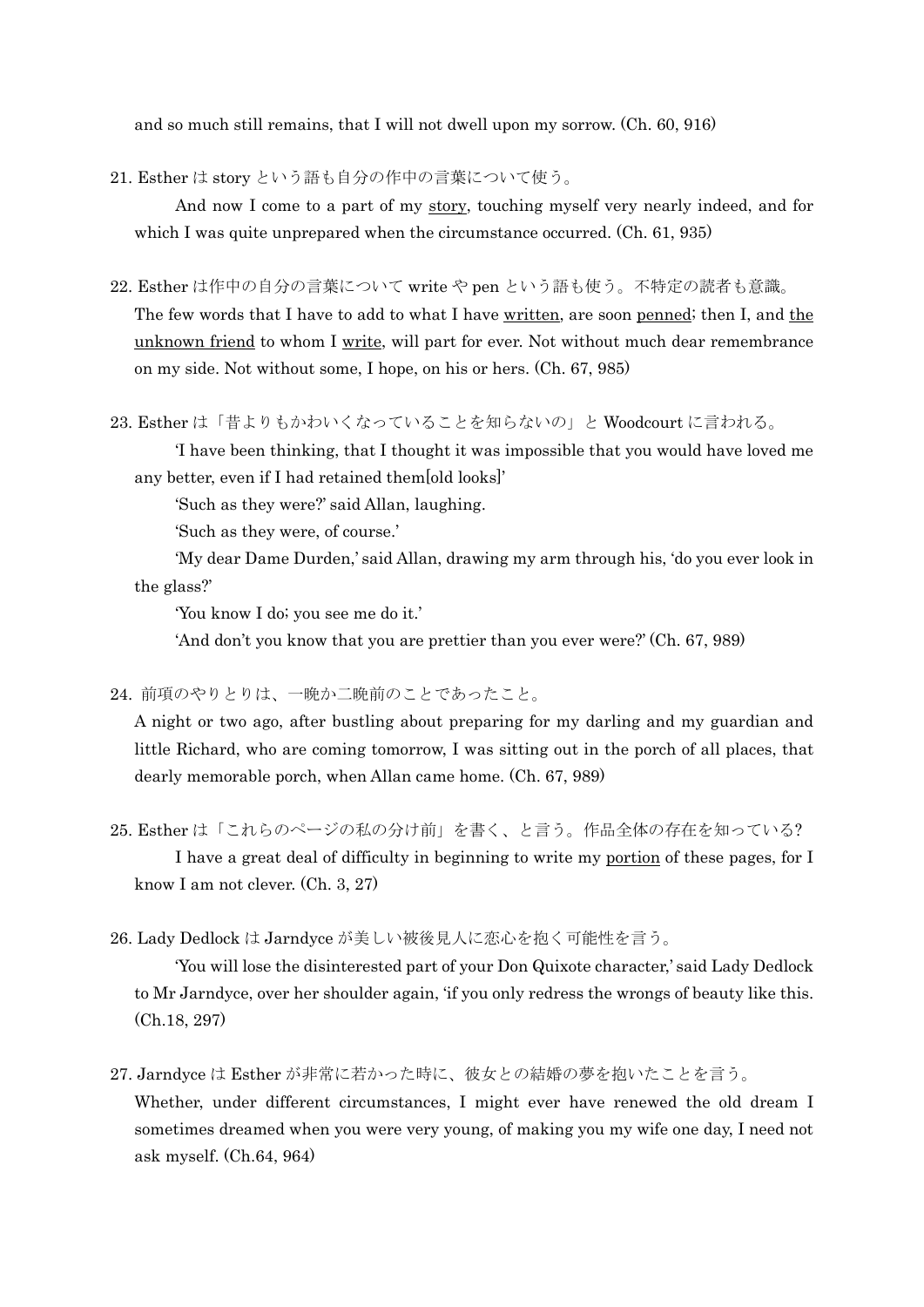- 28. Jarndyce は Woodcourt の母に、Esther が Woodcourt への愛を犠牲にすると言う。 I am further very sure that my ward loves your son, but will sacrifice her love to a sense of duty and affection, and will sacrifice it so completely, so entirely, so religiously, that you should never suspect it, though you watched her night and day. (Ch.64, 965)
- 29. Jarndyce は Esther が Woodcourt への愛を犠牲にすることを true legitimacy と表現。 Come you, and see my child from hour to hour; set what you see, against her pedigree, which is this, and this"  $\cdots$  for I scorned to mince it  $\cdots$  "and tell me what is the true legitimacy, when you shall have quite made up your mind on that subject." (Ch. 64, 965)
- 30. Virginia BlainはEstherが父への義務と家父長制のためにsexualityを犠牲にすると捉える。 Esther's battle to establish a respectable identity ought properly to be seen in the context of a battle against unspoken imputations against her sexual purity. This, surely, underlies the otherwise inexplicable cat-and-mouse game Jarndyce plays at the end of the novel, with the object of proving to the sceptical world (represented by Mrs Woodcourt) Esther's 'true legitimacy' (ch. 64, p. 753), viz. her ability to sacrifice her own sexuality (liked with her mother) to a sense of duty to her 'father'. Her 'father', in this instance, is Jarndyce himself, but the wider implications of her duty extend to the whole patriarchal system. (242)
- 31. Esther の回想録の締めくくり。even supposing とだけ書いて、後を書かない。

 I did not know that['you are prettier than you ever were']; I am not certain that I know it now. But I know that my dearest little pets are very pretty, and that my darling is very beautiful, and that my husband is very handsome, and that my guardian has the brightest and most benevolent face that ever was seen; and that they can very well do without much beauty in me  $\cdots$  even supposing  $\cdots$ . (Ch. 67, 989)

結び:たとえ「消しがたく書かれて」いても――炎による反逆の可能性 32. 組み込まれている物から分離されたいと、病の最中にうなされる Pip。

 That I had a fever and was avoided, that I suffered greatly, that I often lost my reason, that the time seemed interminable, that I confounded impossible existences with my own identity; that I was a brick in the house-wall, and yet entreating to be released from the giddy place where the builders had set me; that I was a steel beam of a vast engine, clashing and whirling over a gulf, and yet that I implored in my own person to have the engine stopped, and my part in it hammered off; that I passed through these phases of disease, I know of my own remembrance, and did in some sort know at the time. (*Great Expectations*, Ch. 57, 462)

33. 病の最中、燃える首飾りのような物のビーズ玉の一つになっている悪夢にうなされる Esther。

 Dare I hint at that worse time when, strung together somewhere in great black space, there was a flaming necklace, or ring, or starry circle of some kind, of which I was one of